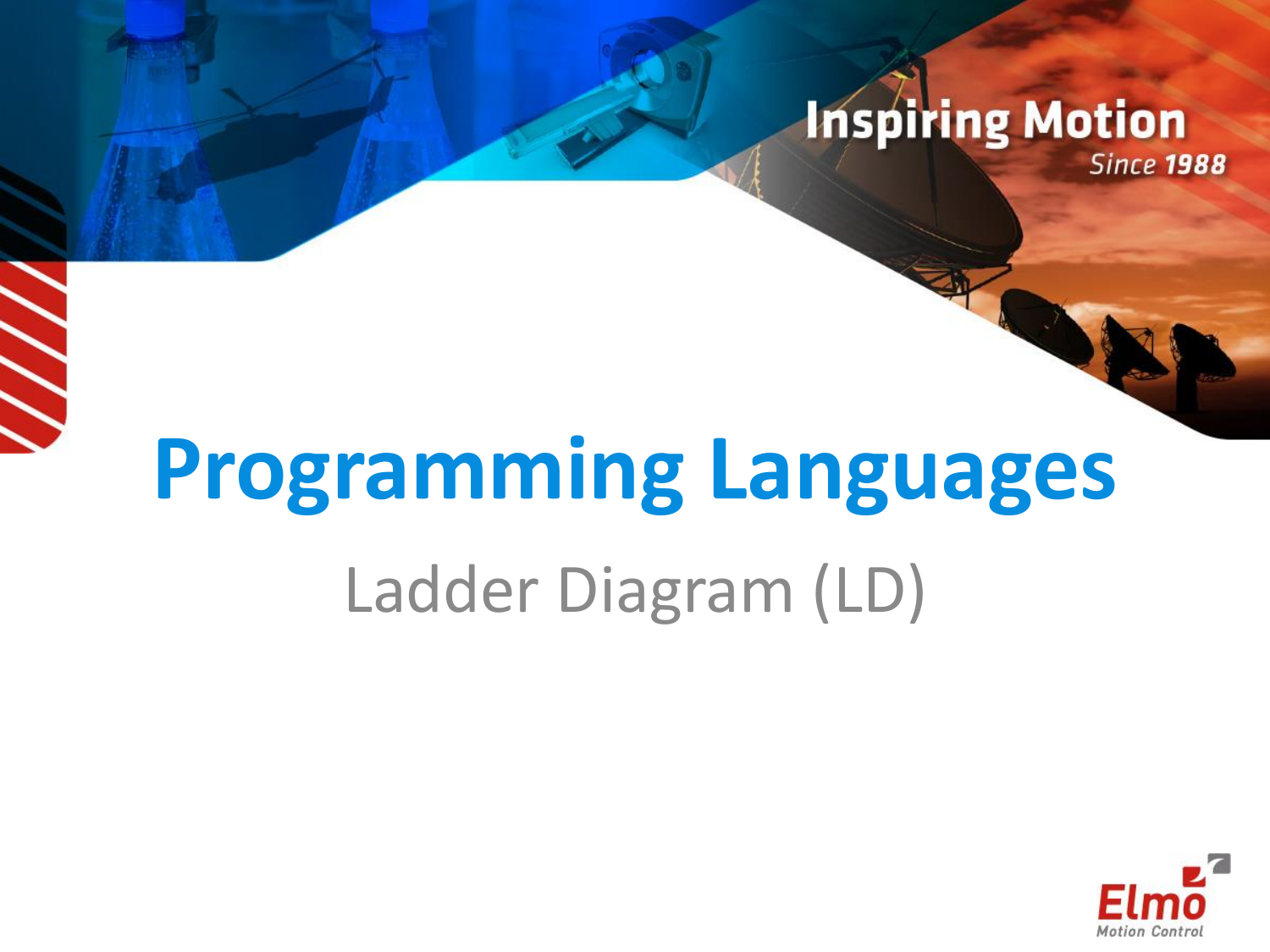

#### **Power rails**

- **D** The power rail on the left represents the TRUE value and initiates the rung state.
- **D** The power rail on the right receives connections from the coils and has no influence on the execution of the program.

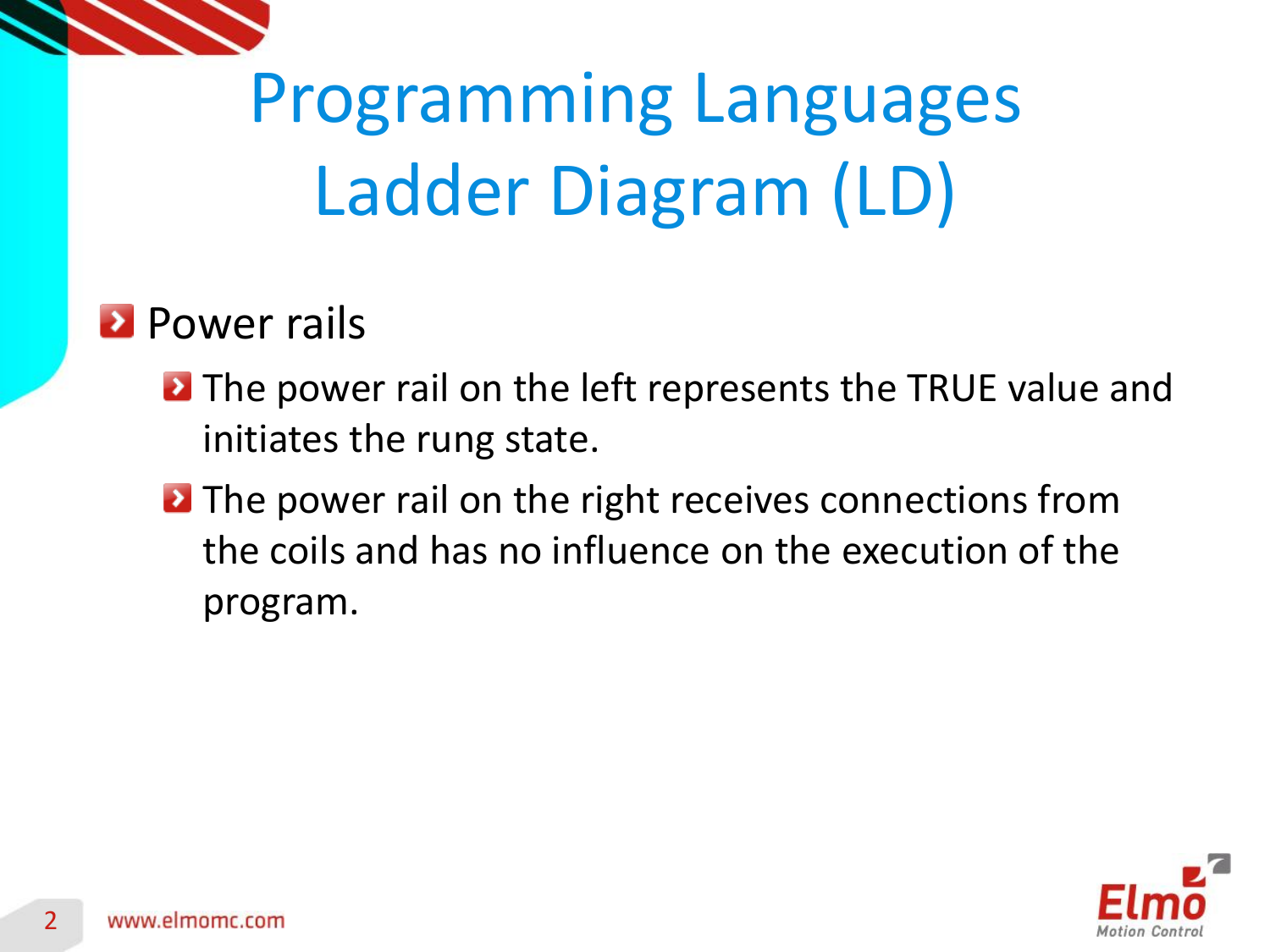

#### **D** Contacts

#### **2** Contacts types:

- **D** Normal: The rung state on the right is the Boolean AND between the rung state on the left and the associated variable.
- **D** Negated: The rung state on the right is the Boolean AND between the rung state on the left and the negation of the associated variable.
- **Positive pulse: The rung state on the right is TRUE only when the** rung state on the left is TRUE and the associated variable changes from FALSE to TRUE (rising edge).
- **D** Negative pulse: The rung state on the right is TRUE only when the rung state on the left is TRUE and the associated variable changes from TRUE to FALSE (falling edge).
- **E** Change the contact type using the space bar

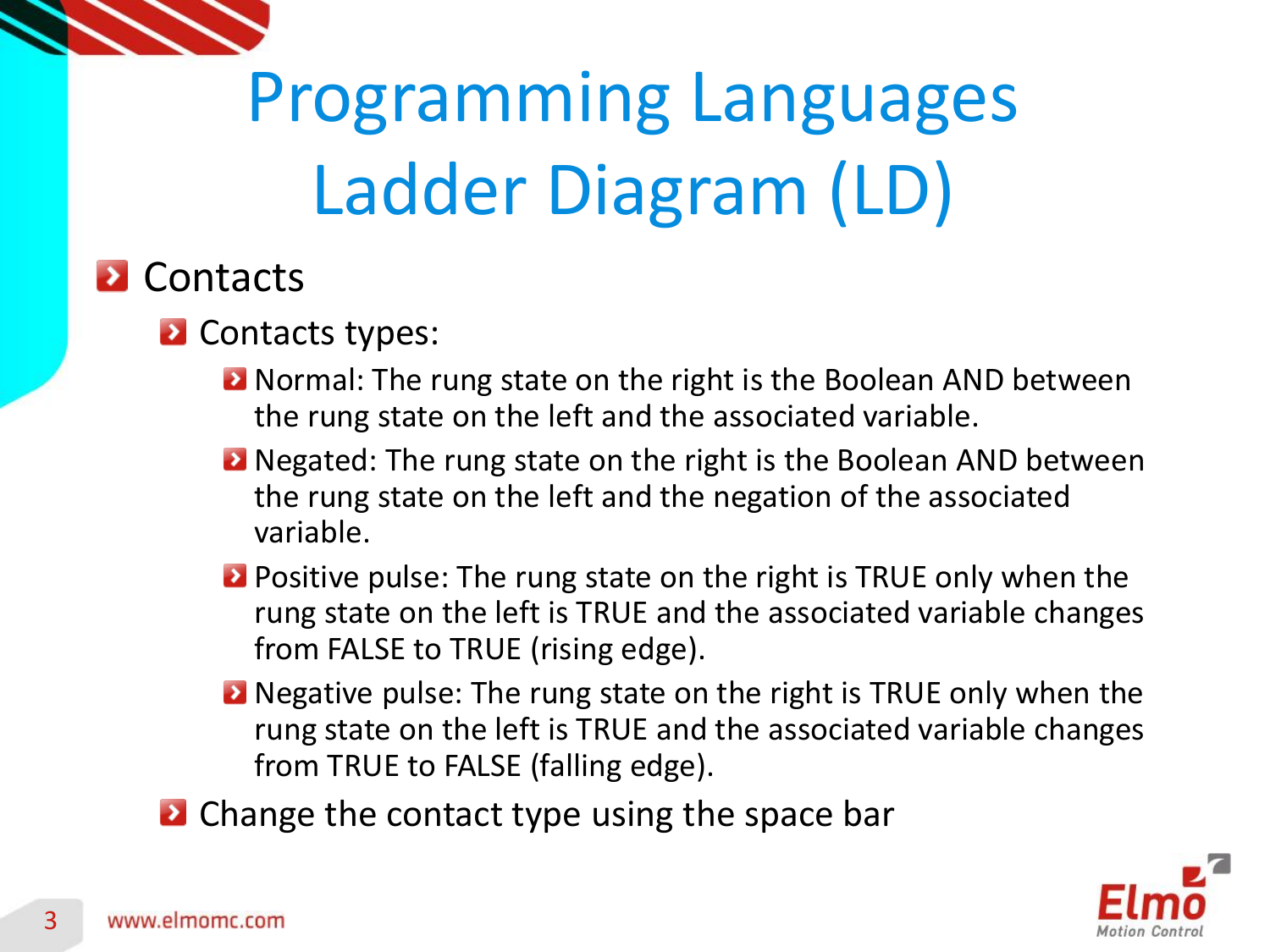

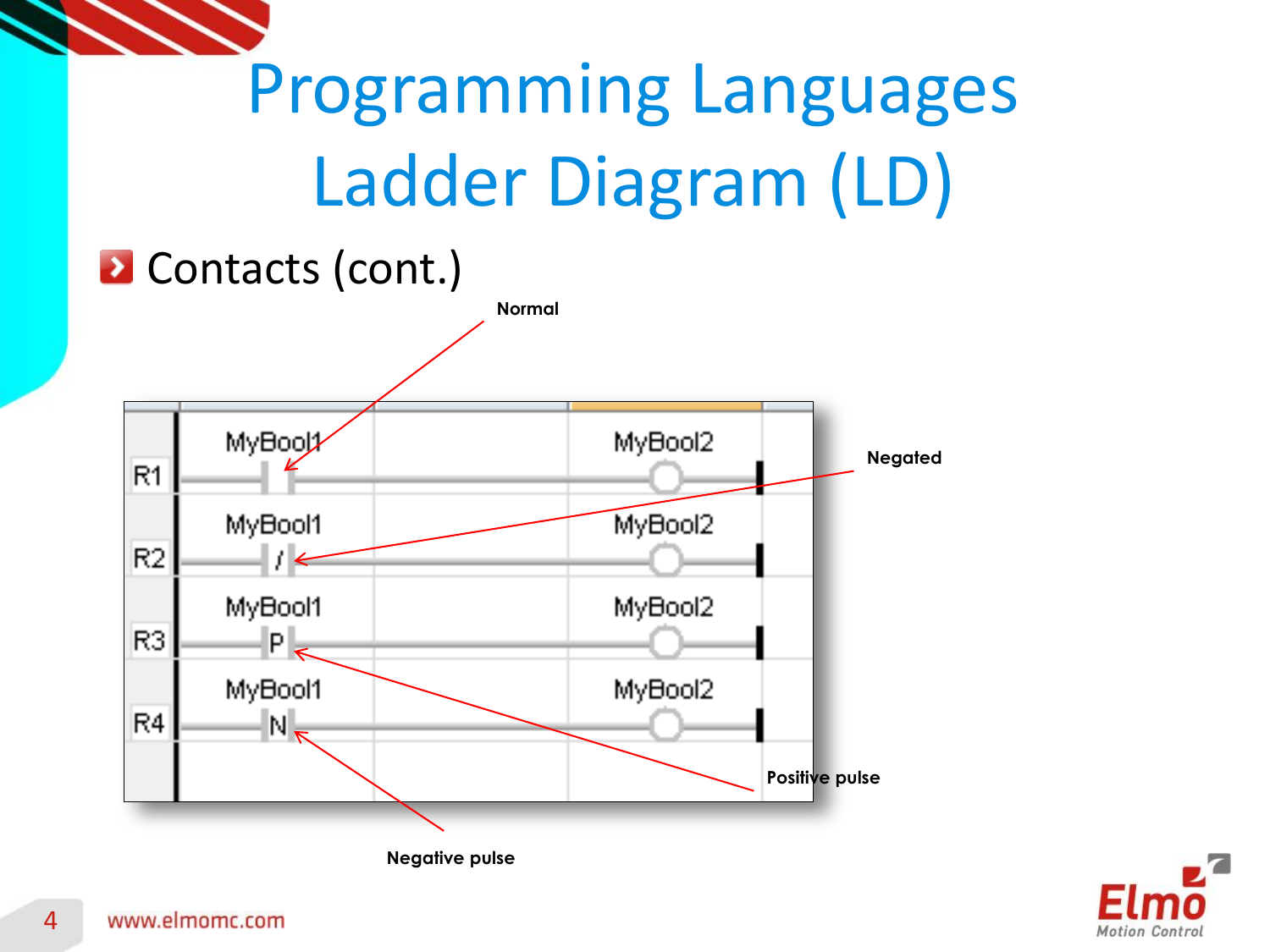

### **2** Serialized and Parallel contacts

**E** Serialized contacts perform a logical AND of all inputs.



**Parallel contacts perform a logical OR of all inputs.** 



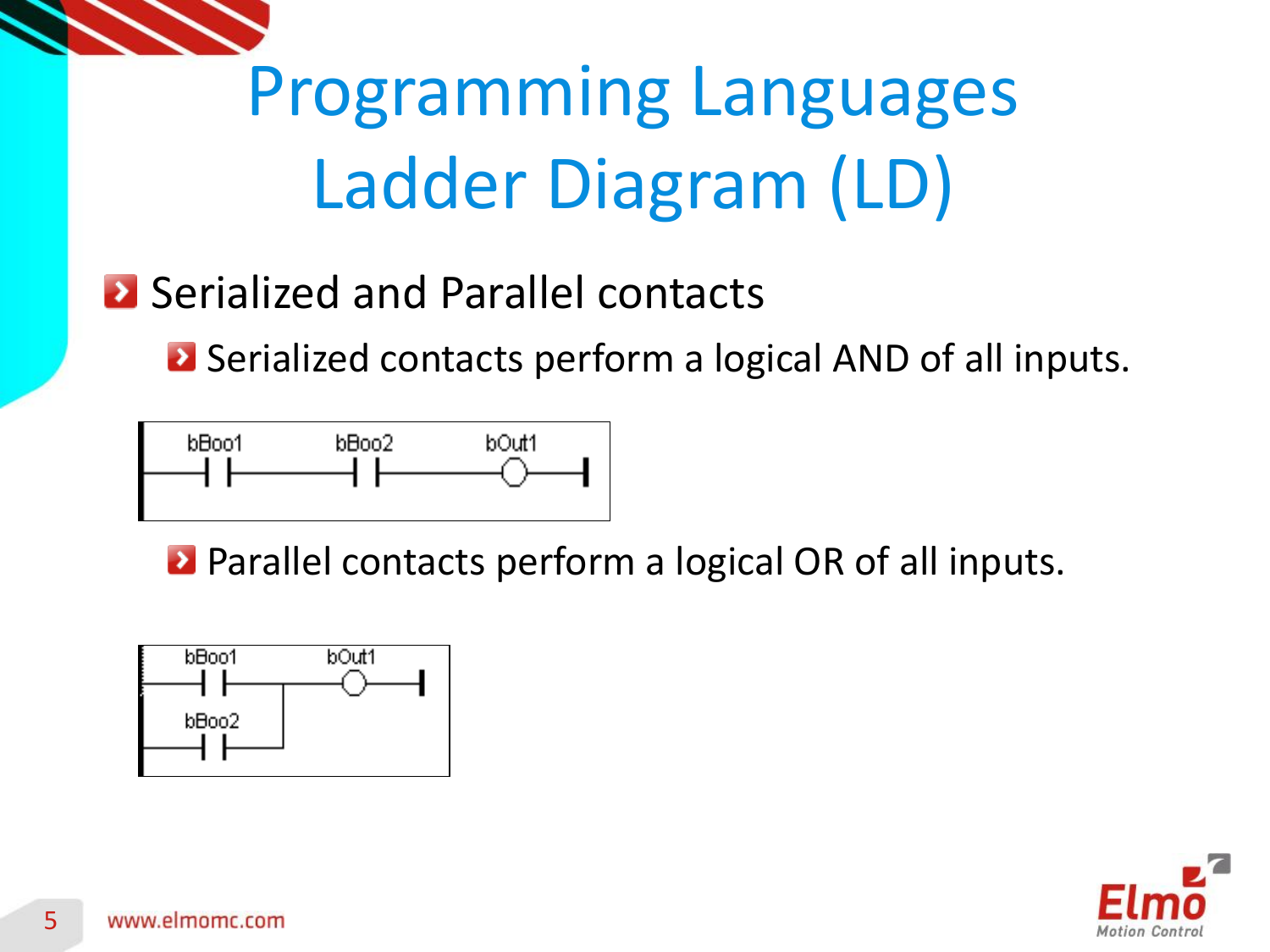

### **D** Coils

#### **2** Coils types:

- **D** Normal: The associated variable is forced to the value of the rung state on the left of the coil.
- **D** Negated: The associated variable is forced to negate the rung state on the left of the coil.
- **2** Set: The associated variable is forced to TRUE if the rung state on the left is TRUE. (No action if the rung state is FALSE.)
- **E** Reset : The associated variable is forced to FALSE if the rung state on the left is TRUE. (No action if the rung state is FALSE.)

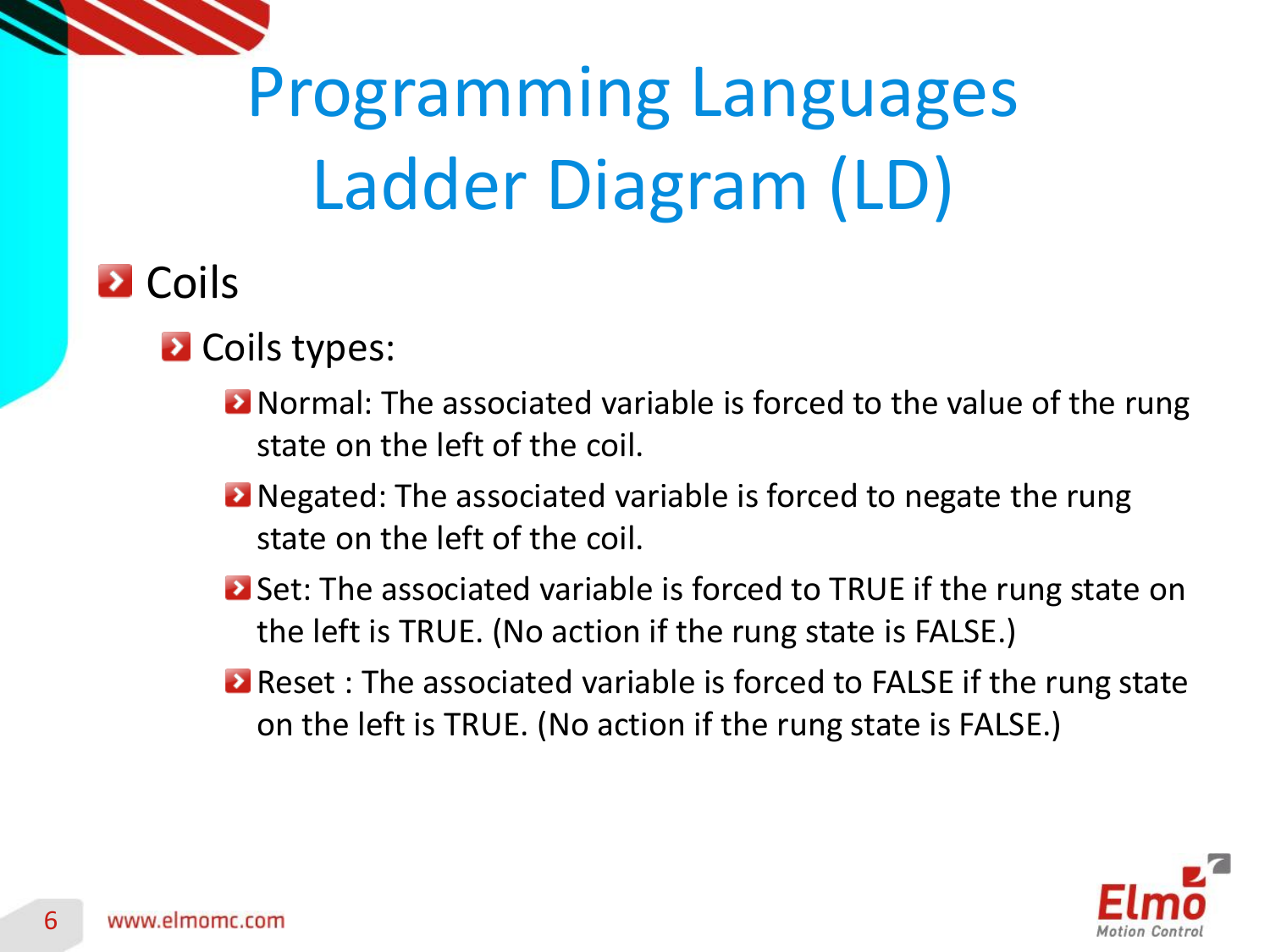

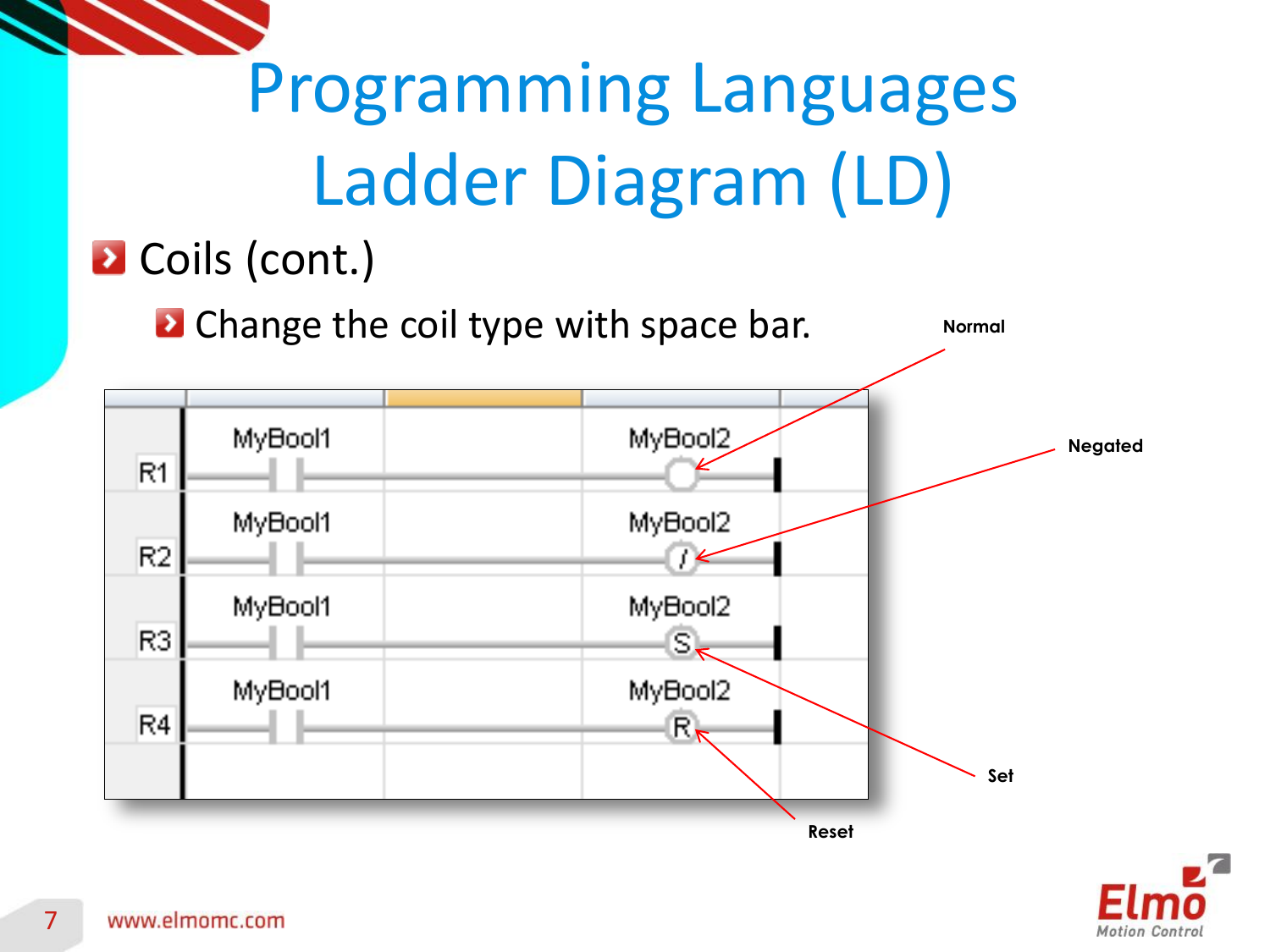

#### **Block call**

- **Blocks are connected to** the rung with their first input and output.
- **D** This implies the special "EN" and "ENO" input and output added to the block if its first input or output is not Boolean.



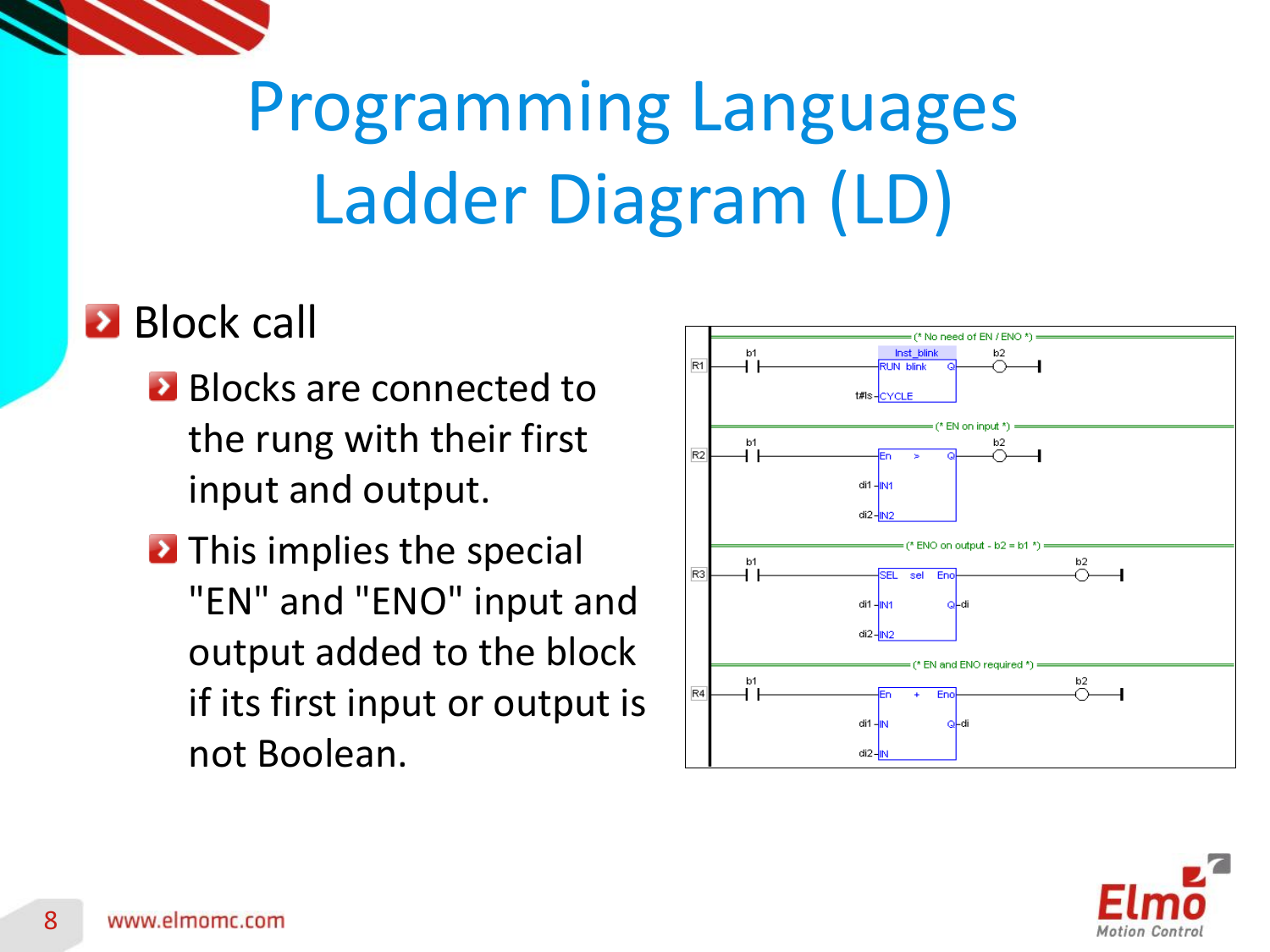

### **2** Jump / Label

- **Each rung may begin with a label.**
- **Labels are used as destination for jump instructions.**

| Main (LD)<br>Main1 (SFC) |              |                                   |                                                          |  |  |
|--------------------------|--------------|-----------------------------------|----------------------------------------------------------|--|--|
| R <sub>1</sub>           | flag<br>true | end_lbl                           |                                                          |  |  |
| R <sub>2</sub>           |              |                                   | SinglePTP outDone<br>inCmd<br>axisref-inAxisRef<br>state |  |  |
|                          |              | Ireal#10000 inPos                 |                                                          |  |  |
|                          |              | lreal#10000 <mark>- in∀ell</mark> |                                                          |  |  |
|                          | true         | MC_BUFFERED_MODE_ENU inOpMode     |                                                          |  |  |
| R3: end_lbl              |              |                                   |                                                          |  |  |